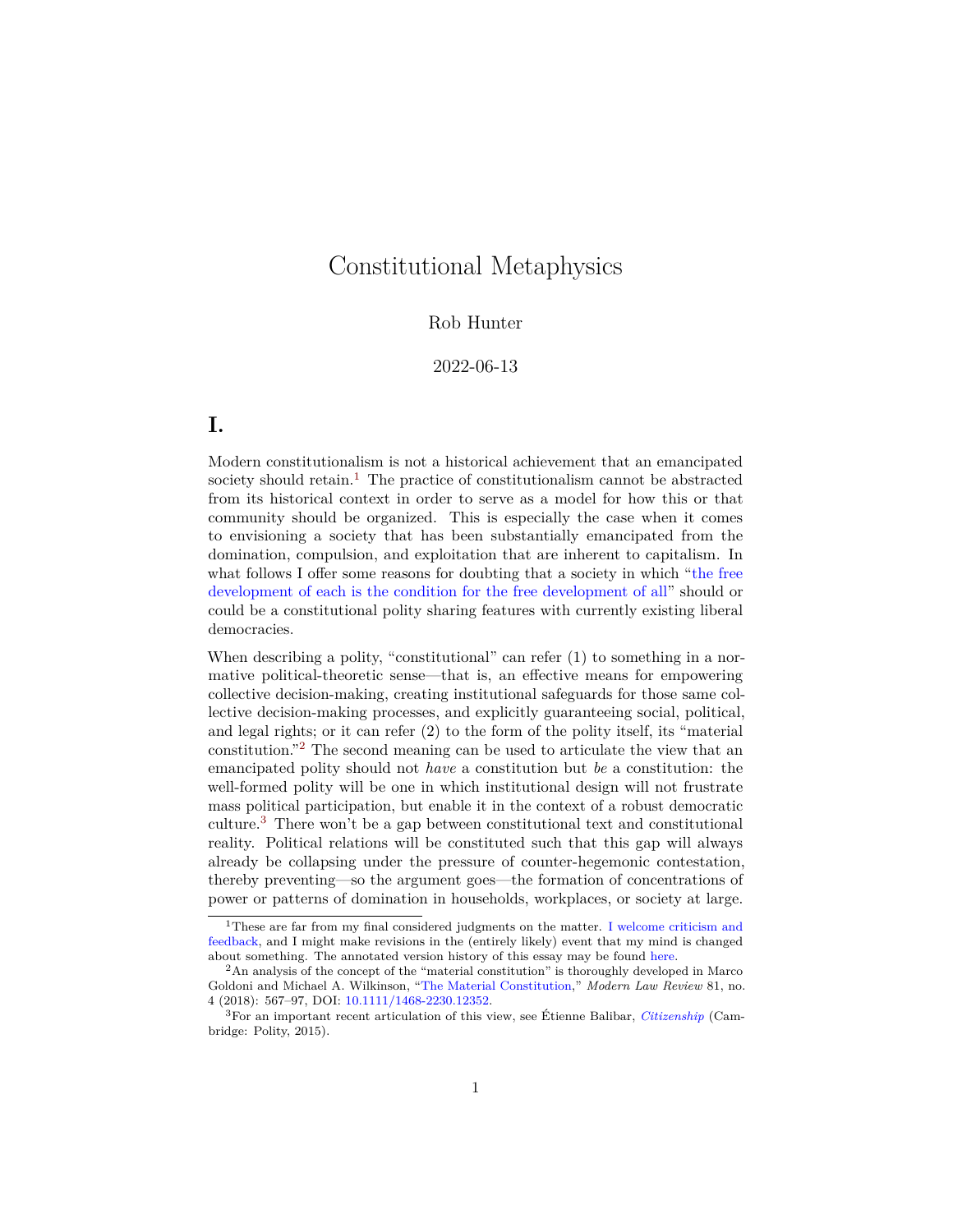The first meaning can be found in many social-democratic proposals for reforming capitalism; they can be grouped together under the name View 1. View 2—the view that we should inscribe the form of the polity on our social relations, and not just on a piece of paper—is far more interesting. It is based on a recognition of the reality of social antagonism and its role in structuring our social world. Unlike so much of liberal constitutional theory, it attends to actual social relations. Étienne Balibar argues for such a view because it "crystalliz[es] a balance of social forces and not a normative logic."[4](#page-1-0) (I will return to Balibar's curious image of crystallization below.) View 2 does not trade on *a priori* constitutional principles; nor does it imagine that the social relations adequate to its achievement will simply spring up out of the ground.<sup>[5](#page-1-1)</sup> (Those looking for a textual warrant for this view can find one in the young Marx: "In democracy, the constitution, the law, the state itself, insofar as it is a political constitution, is only the self-determination of the people, and a particular content of the people."[6](#page-1-2) ) But does View 2 hold up? And does it describe an attractive goal?

I don't think that either View 1 or View 2 survive critical examination. For one thing, they tend to trade on fetishized or hypostatized conceptions of "democracy," "law," "state," and so on. (Not for nothing did Du Bois deride "constitutional metaphysics" and "fetich-worship [*sic*] of the Constitution."[7](#page-1-3) ) These concepts are not timeless principles; they are historically specific. That is, they are the forms taken by definite social relations in particular circumstances. We should not treat them as if they're floating somewhere outside of time, waiting to be plucked from the ether and placed in this or that institutional design; to treat them as essences that subsist prior to their own appearance in determinate social relations. As the exponents of View 2 would themselves agree, social transformation doesn't happen just because we can imagine that it's possible; nor is it ever a matter of changing one aspect of society while all others remain the same. But beyond the problem of fetishism them there is a more elementary problem. Is such a constitutional order even possible on its own terms? I don't

<span id="page-1-0"></span><sup>4</sup>Étienne Balibar, *[The Philosophy of Marx](https://www.versobooks.com/books/2264-the-philosophy-of-marx)*, trans. Chris Turner and Gregory Elliott (London: Verso, 2017), 176.

<span id="page-1-1"></span><sup>&</sup>lt;sup>5</sup>In a revealing passage, John Rawls attempts to have it both ways, acknowledging the historically-specific character of liberal constitutional values, and yet confident that they are in some sense historically invariant: "The virtues of political cooperation that make a constitutional regime possible are, then, very great virtues. . . . When these virtues are widespread in society and sustain its political conception of justice, they constitute a very great public good, part of society's political capital. . . . The term *capital* is appropriate in this connection because these virtues are built up slowly over time and depend not only on existing political and social institutions (themselves slowly built up), but also on citizens' experience as a whole and their knowledge of the past. Again, like capital, these virtues depreciate, as it were, and must be constantly renewed by being reaffirmed and acted from in the present." John Rawls, *[Political Liberalism: Expanded Edition](http://cup.columbia.edu/book/political-liberalism/9780231130899)* (New York: Columbia University Press, 2005), 157 (emphasis in original).

<span id="page-1-2"></span><sup>6</sup>Karl Marx, ["Contribution to the Critique of Hegel's Philosophy of Right"](https://www.marxists.org/archive/marx/works/1843/critique-hpr/index.htm) [1843], in *[The](https://wwnorton.com/books/9780393090406) [Marx-Engels Reader](https://wwnorton.com/books/9780393090406)*, ed. Robert Tucker (New York: Norton, 1978), 21.

<span id="page-1-3"></span><sup>7</sup>W. E. B. Du Bois, *[Black Reconstruction: An Essay toward a History of the Part Which](https://libcom.org/article/black-reconstruction-america-web-du-bois) [Black Folk Played in the Attempt to Reconstruct Democracy in America, 1860–1880](https://libcom.org/article/black-reconstruction-america-web-du-bois)* (New York: Harcourt, Brace, 1935), 267, 336.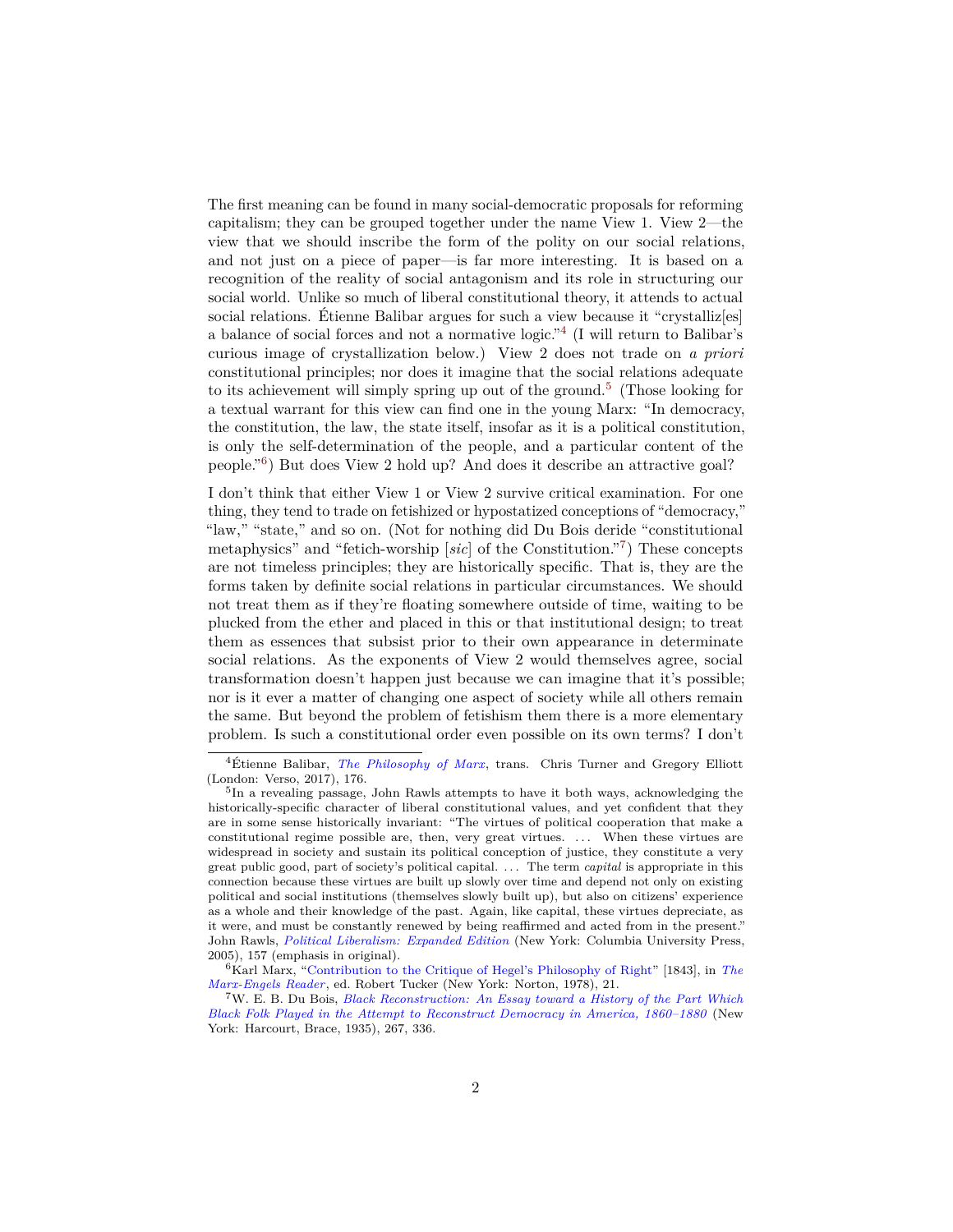think so. In fact, I think that a full development of View 2 sees it collapsing back into View 1.

### **II.**

Rather than abstracting constitutionalism from its historical context so that it can serve as a model for a well-designed polity, we should recognize that modern constitutionalism effaces, constrains, and depoliticizes social antagonism. The capitalist state is not a mere tool wielded by capitalists, and constitutionalism is not simply a piece of bourgeois chicanery. Instead, the practice of constitutionalism should be understood as an appearance of the depoliticization of capitalist society—a society that is constituted by and through antagonism and contestation. Depoliticising practices are inherently political practices. Modern constitutionalism is such a practice, one in which conflict is deflected, suppressed, or shifted into different registers—from the street to the courtroom, for example.[8](#page-2-0)

Modern constitutionalism posits the historically-specific form of appearance taken by politics in bourgeois society: the seeming separation of the political and the economic. Far from being fictive, such a separation is a "real appearance."[9](#page-2-1) It really is the case that society appears to be doubled up into society (civil society: the relations of production and exchange) and the state (bourgeois right: parliamentary politics and the rule of law). Capitalist society—in which the buyers and sellers of labor-power encounter one another as juridical equals—is reproduced, in part, through the maintenance of the status of 'the economy' as a private and natural realm that is properly beyond the reach of public power. Constitutionalism may be understood as a mode through which that separation of the political and the economic is reproduced. As such, constitutions are "both declarations and effacements of class struggle."[10](#page-2-2) Constitutions can be more or less progressive or democratic to greater or lesser degrees. But such degrees are limited to the sweep of possibility that is marked out by the historically-specific social form of capital. The practice of modern constitutionalism features bills of rights and charters of liberties, but the rights and liberties that are spelled out in constitutional documents are the rights and liberties that are specific to capitalist society, and are enforceable only by the very state violence that can violate them.

Let's grant, provisionally, an assumption that informs both Views 1 and 2 above. This is the assumption that there are historically-invariant goods that a normatively desirable polity can and must secure in order to be well-formed. These goods include collective decision-making in which individuals can participate meaningfully, effective rules for protecting individuals from coercion,

<span id="page-2-0"></span><sup>8</sup>Rob Hunter, ["Marx's Critique and the Constitution of the Capitalist State,](https://rhunter.org/pdfs/Hunter-Marxs-critique-constitution-capitalist-state-PREPRINT.pdf)" in *[Research](https://doi.org/10.4337/9781788119863) [Handbook on Law and Marxism](https://doi.org/10.4337/9781788119863)*, ed. Paul O'Connell and Umut Özsu (Cheltenham: Edward Elgar, 2021), 190–208, DOI: [10.4337/9781788119863.00018.](https://doi.org/10.4337/9781788119863.00018)

<span id="page-2-1"></span><sup>9</sup>Ellen Meiksins Wood, *[Democracy Against Capitalism: Renewing Historical Materialism](https://cominsitu.files.wordpress.com/2016/01/ellen-meiksins-wood-democracy-against-capitalism-renewing-historical-materialism-1995.pdf)* (Cambridge: Cambridge University Press, 1995), 23.

<span id="page-2-2"></span><sup>10</sup>Hunter, ["Marx's Critique,](https://rhunter.org/pdfs/Hunter-Marxs-critique-constitution-capitalist-state-PREPRINT.pdf)" 200.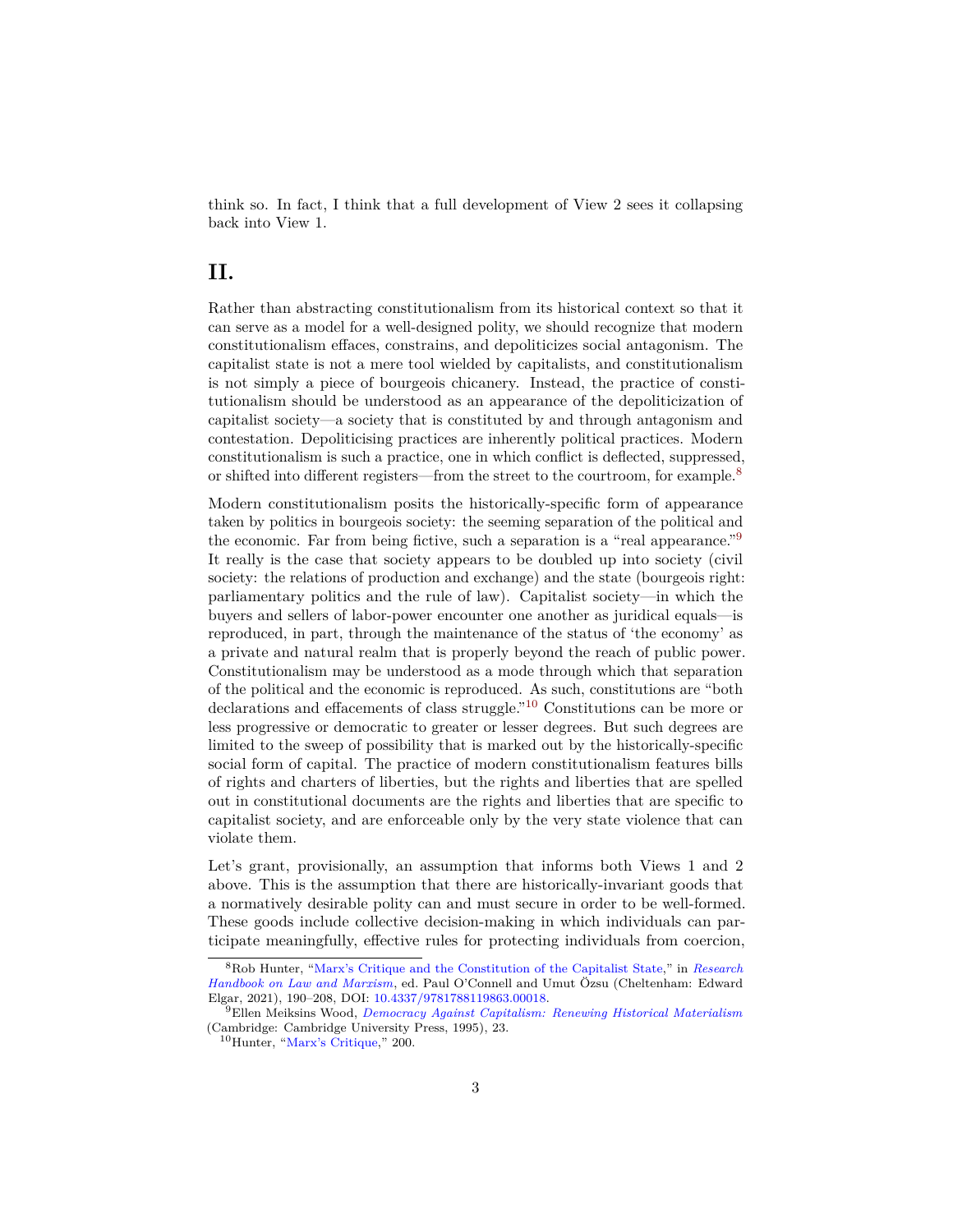minimally frequent elections that incumbents stand real chances of losing, and so on. Even if we suppose that an emancipated society must somehow instantiate these values, it would be question-begging to claim that it must do so through constitutionalization. Constitutionalization is the institutional hardening, and juridical manifestation, of the social boundary insulating production and exchange relations from contestation. In the last instance that boundary is policed by organized violence. The adoption of a bill of rights necessarily entails the consolidation of an organized apparatus of violence standing over against society. It is not possible to affirm a bill of rights without also affirming the institutionalization of organized violence that is apparently separate from society.

State guarantees of constitutional rights presuppose the existence of state violence that is inherently capable of violating those rights. A socialist polity appearing in the form of a constitutional republic would feature constant counter-hegemonic struggles against—wait for it—its own constitution. That's hardly the most efficient means to institutionalize social relations undominated by the real abstractions of capital. Affirming it amounts to imagining that class struggle is a constituent element of reality as such, rather than an appearance of a particular social reality.

We can't abstract capitalist institutions away from capitalist society. We can't seek to refine and perfect such institutions on their own terms. We should not fetishistically regard such institutions as "givens" (as [Wilfrid Sellars](https://plato.stanford.edu/entries/sellars/) would have put it), such that political possibility is simply a matter of rearranging them. We should, instead, critique them and seek an adequate explanation of them, so that we can transform, abolish, and escape them. The conceit that their good bits may be retained while their bad bits may be discarded is just that—a conceit.

Marx [cautions against](https://www.marxists.org/archive/marx/works/1847/poverty-philosophy/) the notion that capitalist immiseration can be overcome through the affirmation of capitalist economic categories. We should also be wary of claims that emancipation can be accomplished through the preservation of capitalist political categories. This is not to say that words like "freedom" or "justice" are inherently meaningless—far from it. They are only meaningless—more precisely, they lack any specific meaning—when they invoked as timeless abstractions or unmediated mediators.

### **III.**

Capitalism appears as the society of "freedom" *par excellence*. We are free from being directly coerced into working. Neither individual capitalists nor the state compel me to sell my labor-power to anyone in particular. Moreover, we are free from externally-imposed relations of reciprocal obligation. Simply being a capitalist subject doesn't entitle me to any goods, services, or relationships. The abundance of such things is available to me only if I have the money to buy them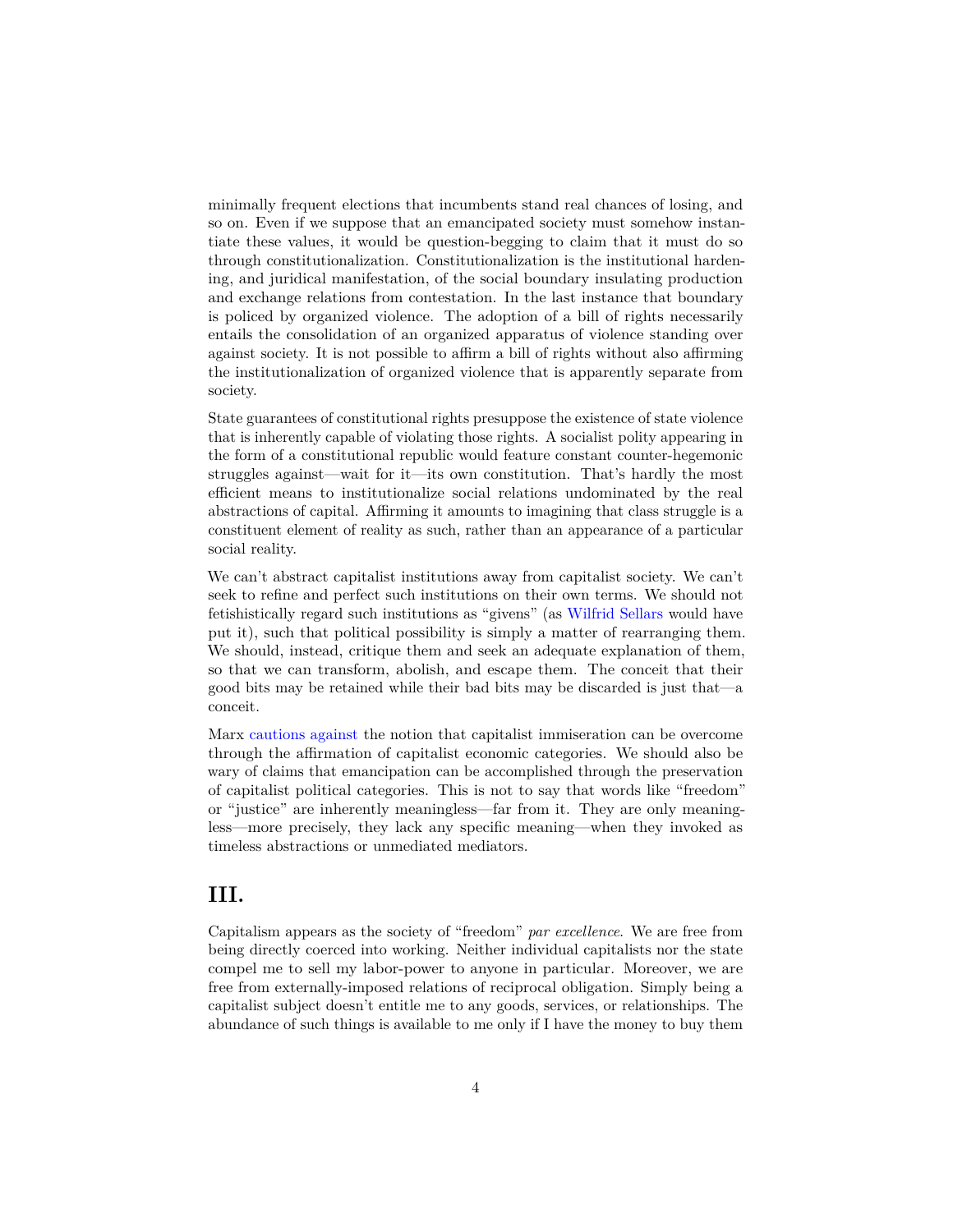as commodities and the owners of those commodities are willing to sell them. Such freedom is universal, or at least has a tendency toward universalizing; those who do not control or have access to the means of production or subsistence are free to claim a portion of the social product, so long as they can pay for it. If they can't, they are nevertheless free to sell their labor-power in order to acquire money; and employers are free to decide whether to buy labor-power, and from whom. These freedoms are never absolute, of course—it is no accident that laws regarding workplace safety and employment discrimination consistently attract the opposition of, and are routinely violated by, capitalists. But such freedoms are nevertheless distinctive to, and broadly characteristic of, capitalist society.[11](#page-4-0) Workers are exploited by (but not cheated by) capitalists, who buy labor-power that workers sell freely.<sup>[12](#page-4-1)</sup> In capitalist society, we're all free to make our own decisions: to buy, to sell, or to starve.

Marx is certainly being ironic when he characterizes generalized commodity exchange as "a very Eden of the innate rights of man [*sic*]," a place where "Freedom, Equality, Property and Bentham" rule.[13](#page-4-2) But he does not adopt an ironic register in order to claim that freedom or equality are somehow absent in capitalist society. Instead, he emphasizes that they assume certain forms and not other forms. Bourgeois juridical subjectivity assumes forms of appearance that are specific to a particular society (a society that has a particular history and is not simply the natural shape of human sociality). Like all of capitalism's essential determinations, they are inverted or perverse forms (*verrückte Formen*). But they are no no less real for being inverted, and no less positively present in our lives for being perverse.

Of course, freedom and equality as they are found in capitalism end at the threshold of "the hidden abode of production," above which is hung a sign saying, "No admittance except on business."<sup>[14](#page-4-3)</sup> To the mind of the bourgeois, this is as it should be. We should all be as free and as equal as possible, and that naturally includes the freedom of property-owners to dispose of their property as they see fit—including the commodity labor-power that they have purchased from workers. Capitalist society does not lack freedom and equality; it simply gives them their proper scope—the realm of exchange. What's more, the "concentration of bourgeois society in the form of the state" ensures that freedom and equality are maintained in the realm of exchange—and limited to

<span id="page-4-0"></span> $11$ There are many local exceptions to this general state of affairs, of course. For example, production that exploits unfree labor can still be formally subsumed under capital, even in the absence of capital's real subsumption of the production process. Cf. Jairus Banaji, *[Theory](https://cominsitu.files.wordpress.com/2020/10/jairus-banaji-theory-as-history.pdf) [as History: Essays on Modes of Production and Exploitation](https://cominsitu.files.wordpress.com/2020/10/jairus-banaji-theory-as-history.pdf)* (Leiden: Brill, 2010), 67–71, 277–82.

<span id="page-4-1"></span><sup>12</sup>On the distinction between exploitation and a crude "surplus theft" understanding of the wage relation, see Kirstin Munro, ["'Social Reproduction Theory,' Social Reproduc](https://guilfordjournals.com/doi/abs/10.1521/siso.2019.83.4.451?journalCode=siso)[tion, and Household Production,](https://guilfordjournals.com/doi/abs/10.1521/siso.2019.83.4.451?journalCode=siso)" *Science & Society* 83, no. 4 (October 2019), 453, DOI: [10.1521/siso.2019.83.4.451.](https://doi.org/10.1521/siso.2019.83.4.451)

<span id="page-4-2"></span><sup>13</sup>Karl Marx, *[Capital: A Critique of Political Economy](https://www.marxists.org/archive/marx/works/1867-c1/ch06.htm)*, trans. Ben Fowkes, vol. I (London: Penguin Books, [1876] 1990), 280.

<span id="page-4-3"></span><sup>14</sup>Marx, *[Capital](https://www.marxists.org/archive/marx/works/1867-c1/ch06.htm)*, 279–80.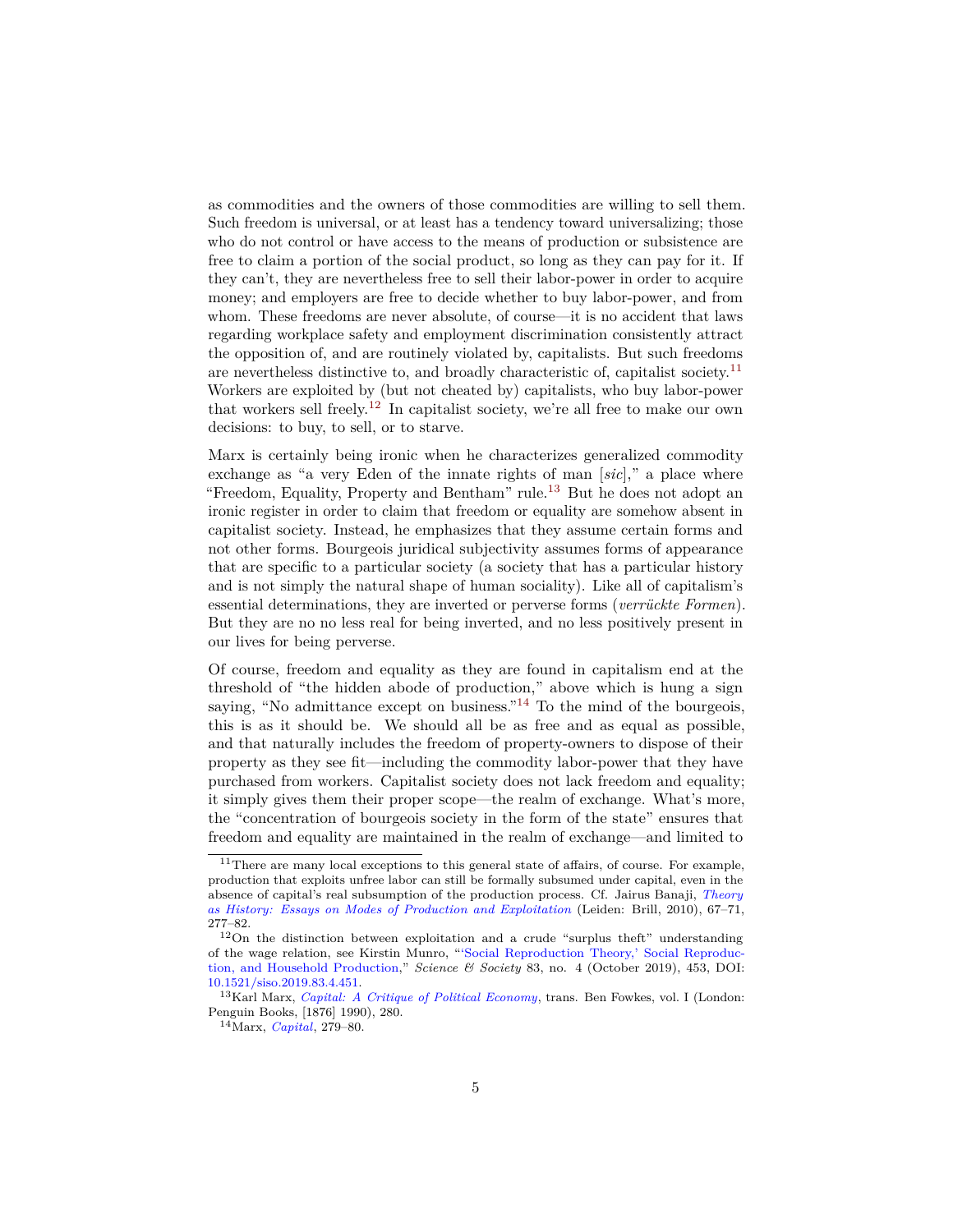it.[15](#page-5-0) The separation of the political and the economic is intimately linked with the appearance of bourgeois society as an association of juridically free and equal individuals.

The point is that the abolition of capitalist unfreedom is not accomplished through the affirmation of transhistorically valid categories—like "freedom," "equality," or "justice"—but through the practical activity of transforming or abolishing (through struggle and antagonism) historically-specific categories that presently mediate our social relations. It is far better to think clearly about the forms that an emancipated society might assume, than it is to imagine that the key to bringing about the new society is to affirm or to perfect features of the old. What needs affirming in our present society is not one or more of its form-determinations, but the satisfaction of currently unmet needs and desires.<sup>[16](#page-5-1)</sup>

Nor should we imagine it will be adequate to take on such a task by distinguishing between an allegedly (and merely) "formal" freedom in actually existing capitalist society and a notionally "substantive" freedom in the emancipated society to come. The distinction between formal and substantive freedom—frequently found in liberal legal thought<sup>[17](#page-5-2)</sup>—effaces a critical insight, articulated by Marx throughout *Capital*, and crucial to many subsequent traditions of critiquing capitalism. Capitalist unfreedom is not the absence of freedom (*à la* the [privation](https://plato.stanford.edu/archives/sum2020/entries/concept-evil/#DuaPriTheEvi) [theory of evil\)](https://plato.stanford.edu/archives/sum2020/entries/concept-evil/#DuaPriTheEvi). It is the presence of real abstractions that dominate us (even as we ourselves make them). It is the presence of the mediation of our social relations by concepts like commodities, money, and capital—concepts with social validity and objectivity such that it's impossible to escape them and their mediation of our relations with each other, ourselves, and nature.

The problem with such freedom as we do enjoy in capitalism is not that it's a sham or a formality. The harmfulness of bourgeois freedom is that it's very real. A capitalist society in which such freedom is given the widest possible scope is still a capitalist society—still exploitative, still saturated with domination (domination that is no less oppressive for being abstract and impersonal, unlike the direct domination of earlier societies), and still ecocidal in its inexorable compulsions toward endless expropriation, expansion, and extraction.

Meanwhile, a socialist polity in the form of a constitutional republic is a polity in which the fetishism of distinguishing between "politics" and "the economy" has not been abolished.[18](#page-5-3) (Those who retort that such a polity would be a republic

<span id="page-5-0"></span><sup>15</sup>Karl Marx, *[Grundrisse: Foundations of the Critique of Political Economy](https://www.marxists.org/archive/marx/works/1857/grundrisse/ch01.htm)*, trans. Martin Nicolaus (London: Penguin Books, [1857/1858] 1973), 108.

<span id="page-5-1"></span> $^{16}$ "It is not by gradually preparing an organization for a future struggle, but by creating new modes of action in response to immediate needs and goals that it has proved possible to break with the forms of thought and modes of behavior" that prevail in contemporary society. Paul Mattick, Jr., "Introduction," in *[The Council Communist Reader](https://libcom.org/article/council-communist-reader)* (Pattern Books, 2021), *ix*.

<span id="page-5-2"></span><sup>17</sup>Cf. Brian Z. Tamanaha, *[On the Rule of Law: History, Politics, Theory](https://www.cambridge.org/core/books/on-the-rule-of-law/A22B686FAAED3D4ACA202BEF5FC760EB)* (Cambridge: Cambridge University Press, 2004); Jedediah Britton-Purdy, David Singh Grewal, Amy Kapczynski, and K. Sabeel Rahman, ["Building a Law-and-Political-Economy Framework:](https://www.yalelawjournal.org/pdf/Britton-Purdyetal.Feature_iwo42jj4.pdf) [Beyond the Twentieth-Century Synthesis,](https://www.yalelawjournal.org/pdf/Britton-Purdyetal.Feature_iwo42jj4.pdf)" *Yale Law Journal* 129, no. 6 (2019): 1784–1835.

<span id="page-5-3"></span><sup>&</sup>lt;sup>18</sup>On the state as the political form of appearance of society see Werner Bonefeld, ["On the](https://www.academia.edu/46307092/Marxist_Approaches_to_the_State)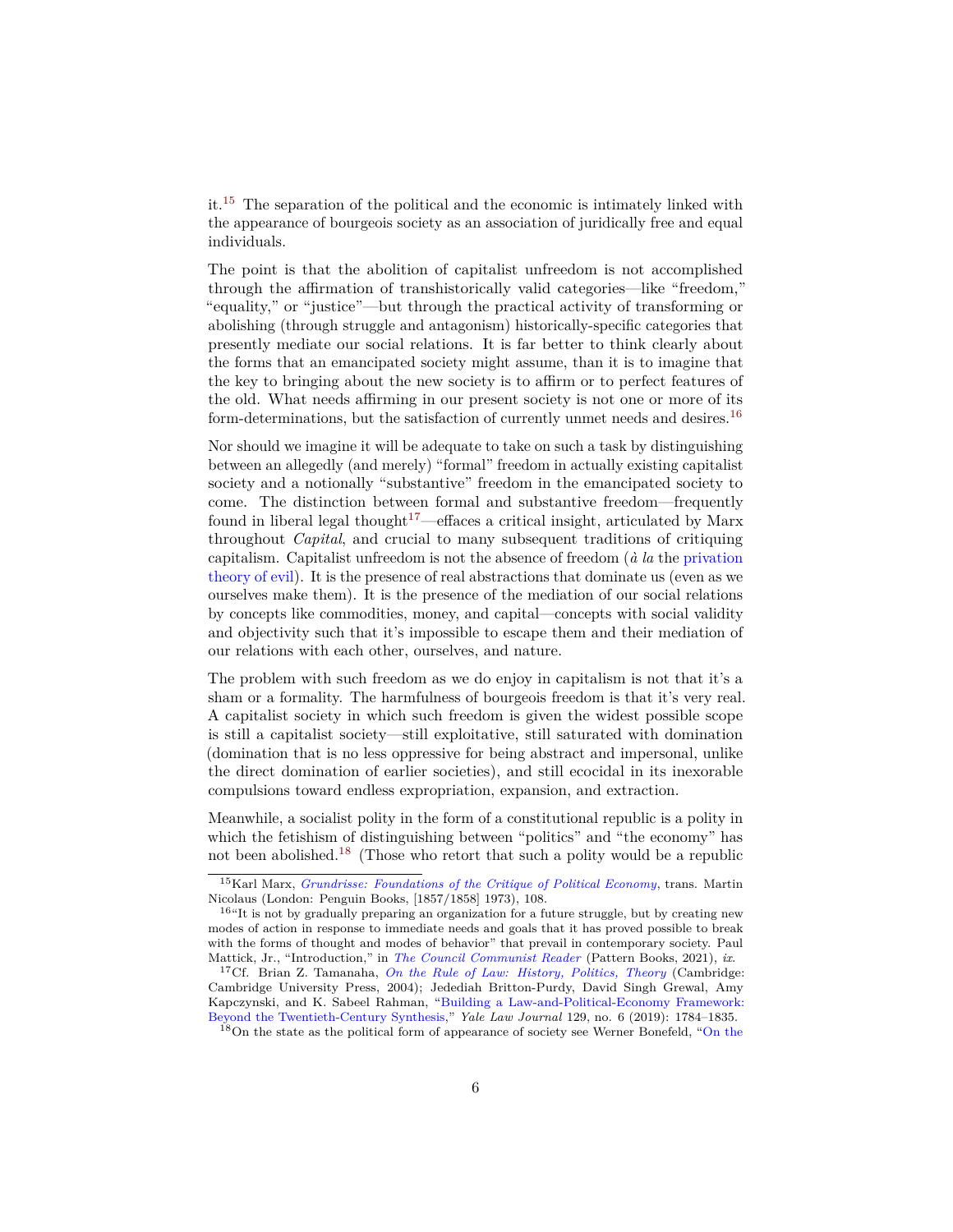[of labor, rather than a bourgeois dictatorship, are advised to reflect on whether](https://www.academia.edu/46307092/Marxist_Approaches_to_the_State) [a "republic of labor" is self-evidently desirable.](https://www.academia.edu/46307092/Marxist_Approaches_to_the_State)[19](#page-6-0)) There is no *prima facie* reason [to suppose that the bourgeois state is unlike the other form-determinations of](https://www.academia.edu/46307092/Marxist_Approaches_to_the_State) [capitalism and can be preserved unchanged through a transition away from](https://www.academia.edu/46307092/Marxist_Approaches_to_the_State) [capitalism \(and the burden is on proponents of socialist constitutionality to](https://www.academia.edu/46307092/Marxist_Approaches_to_the_State) [present a convincing argument for this exceptionality\). Moreover, the separation](https://www.academia.edu/46307092/Marxist_Approaches_to_the_State) [of the political and the economic rests on a "profound category mistake," would](https://www.academia.edu/46307092/Marxist_Approaches_to_the_State) [it not then be the case that an emancipated polity would need to be one in which](https://www.academia.edu/46307092/Marxist_Approaches_to_the_State) [this category mistake had been rectified?](https://www.academia.edu/46307092/Marxist_Approaches_to_the_State)[20](#page-6-1) And, if so, would it not also be the [case that its political appearance would be one in which relations of production](https://www.academia.edu/46307092/Marxist_Approaches_to_the_State) have been *re*[politicized rather than](https://www.academia.edu/46307092/Marxist_Approaches_to_the_State) *de*politicized?

[The skeptical reader might ask whether a polity in which the "balance of](https://www.academia.edu/46307092/Marxist_Approaches_to_the_State) [social forces" has been "crystallized"—as Balibar puts it—is really one in which](https://www.academia.edu/46307092/Marxist_Approaches_to_the_State) *de*[politicization is taking place. After all, the skeptic asks, isn't the persistence](https://www.academia.edu/46307092/Marxist_Approaches_to_the_State) [and pervasiveness of conflict inherently political? The answer is that yes, of](https://www.academia.edu/46307092/Marxist_Approaches_to_the_State) [course, it is; but the only politics that are possible in such a situation would](https://www.academia.edu/46307092/Marxist_Approaches_to_the_State) [occur within fetishized parameters. Social antagonism outside the parameters of](https://www.academia.edu/46307092/Marxist_Approaches_to_the_State) [the constitution would tend to be seen not as "properly" political but as aberrant](https://www.academia.edu/46307092/Marxist_Approaches_to_the_State) [or even dangerous. The twentieth century provides no shortage of examples](https://www.academia.edu/46307092/Marxist_Approaches_to_the_State) [of popular attempts to deepen and extend the revolutionary transformation](https://www.academia.edu/46307092/Marxist_Approaches_to_the_State) [of social relations—attempts that were vilified as deviationist, criminal, or](https://www.academia.edu/46307092/Marxist_Approaches_to_the_State) [counter-revolutionary. We all know what happened next.](https://www.academia.edu/46307092/Marxist_Approaches_to_the_State)

[At this point, it's hard to see what View 2 offers that can recommend it as](https://www.academia.edu/46307092/Marxist_Approaches_to_the_State) [a critical theory of constitutionalism. Much like Poulantzas's notion of the](https://www.academia.edu/46307092/Marxist_Approaches_to_the_State) ["material condensation of the relation of forces between classes," Balibar's crystal](https://www.academia.edu/46307092/Marxist_Approaches_to_the_State) [metaphor inadvertently points up the limits of a mode of analysis that views cap](https://www.academia.edu/46307092/Marxist_Approaches_to_the_State)[italist society as a dynamically self-equilibrating class relation, rather than as an](https://www.academia.edu/46307092/Marxist_Approaches_to_the_State) [inverted totality whose catastrophic reproduction is governed by the compulsory](https://www.academia.edu/46307092/Marxist_Approaches_to_the_State) [self-expansion of a real abstraction—capital](https://www.academia.edu/46307092/Marxist_Approaches_to_the_State) $^{21}$  $^{21}$  $^{21}$ . (In other words, accounts that [focus exclusively on class domination—an essential determination of capitalist](https://www.academia.edu/46307092/Marxist_Approaches_to_the_State) [society, to be sure—often miss the features of capitalist domination that make](https://www.academia.edu/46307092/Marxist_Approaches_to_the_State) it specifically *capitalist*[.\) In this sense, the notion of socialist constitutionality](https://www.academia.edu/46307092/Marxist_Approaches_to_the_State)

<span id="page-6-1"></span><sup>20</sup>Tony Smith, *[Beyond Liberal Egalitarianism: Marx and Normative Social Theory in the](https://www.haymarketbooks.org/books/1190-beyond-liberal-egalitarianism) [Twenty-First Century](https://www.haymarketbooks.org/books/1190-beyond-liberal-egalitarianism)* (Leiden: Brill, 2017), 189.

[State as Political Form of Society,](https://www.academia.edu/46307092/Marxist_Approaches_to_the_State)" *Science & Society* 85, no. 2 (April 2021), 177–184, DOI: [10.1521/siso.2021.85.2.177.](https://guilfordjournals.com/doi/10.1521/siso.2021.85.2.177)

<span id="page-6-0"></span><sup>19</sup>The *locus classicus* for this line of critique is Moishe Postone, *[Time, Labor, and Social](https://libcom.org/article/time-labor-and-social-domination-reinterpretation-marxs-critical-theory-moishe-postone) [Domination: A Reinterpretation of Marx's Critical Theory](https://libcom.org/article/time-labor-and-social-domination-reinterpretation-marxs-critical-theory-moishe-postone)* (Cambridge: Cambridge University Press, [1993] 2003). It is worth comparing Postone's critique with Rosa Luxemburg's pamphlet on ["The Socialisation of Society"](https://www.marxists.org/archive/luxemburg/1918/12/20.htm) (1918), which outlines an altogether more hopeful vision of emancipation through the establishment of a workers' commonwealth.

<span id="page-6-2"></span> $^{21}$  For a critique of Poulantzas's theory of the state, see Simon Clarke, ["Marxism, Sociology](http://homepages.warwick.ac.uk/~syrbe/pubs/xpoul.pdf) [and Poulantzas's Theory of the State,](http://homepages.warwick.ac.uk/~syrbe/pubs/xpoul.pdf)" in *The State Debate*, ed. Simon Clarke (London: Palgrave Macmillan, 1991), 70–108, DOI: [10.1007/978-1-349-21464-8\\_2.](https://doi.org/10.1007/978-1-349-21464-8_2) For a defense, see Rafael Khachaturian, "The State as Social Relation: Poulantzas on Materiality and Political Strategy," in *Research Handbook on Law and Marxism* ed. Paul O'Connell and Umut Özsu (Cheltenham, Edward Elgar, 2021), 173–188, DOI: [10.4337/9781788119863.00016.](https://doi.org/10.4337/9781788119863.00016)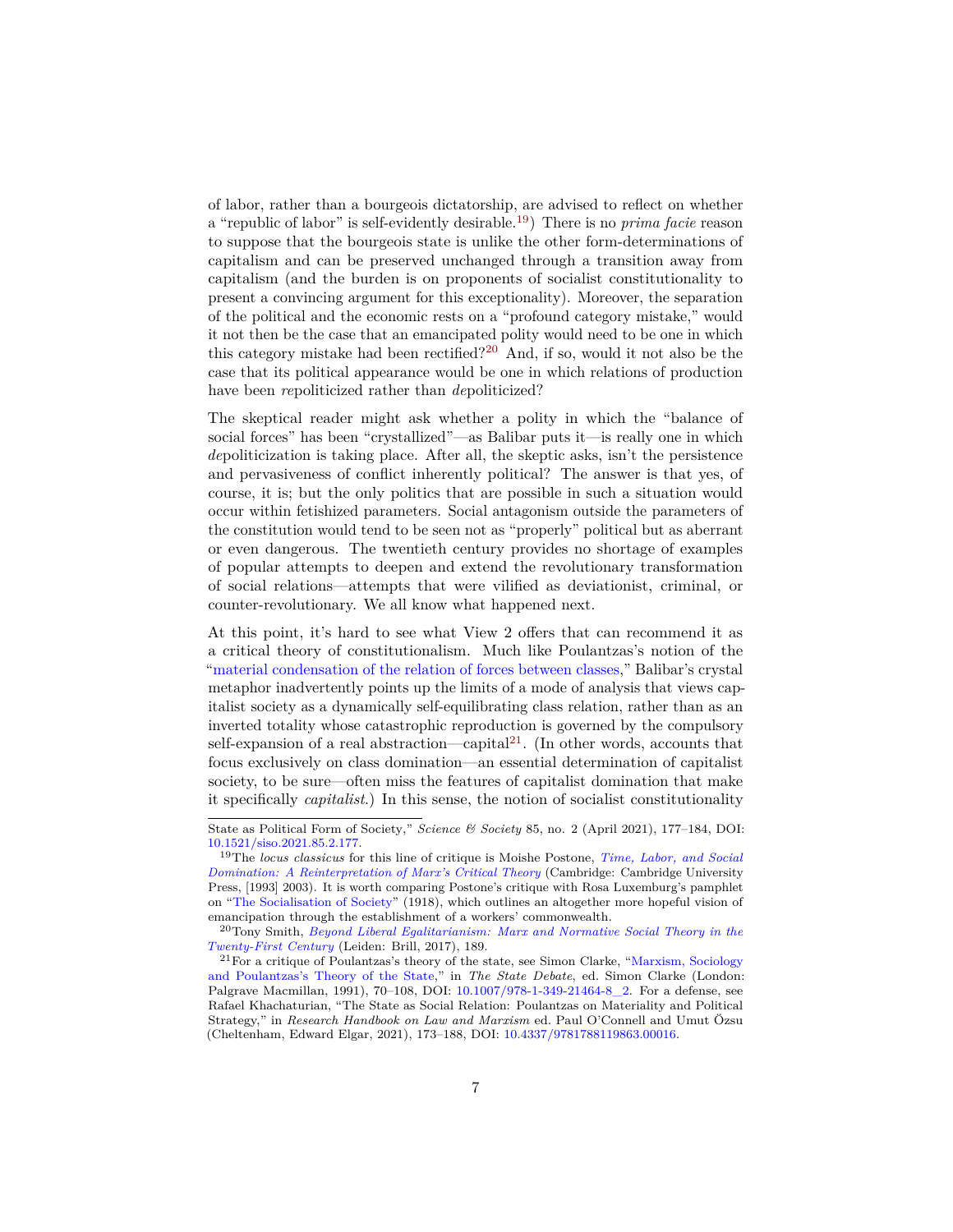appears quite liberal; there is more of Montesquieu than of Marx about it. What is emancipatory about a theory that treats the class struggle as eternal? The fetishization of bourgeois politics allows View 2 to slide back into View 1 (trying to tame capitalist domination from within capitalist institutions, rather than abolishing it together with its institutional expressions).

Perhaps preserving modern constitutionalism would seem like a good idea if we thought that the struggle to abolish capitalism is best pursued by a party of order (as opposed to, say, ["the real movement that abolishes the present state](https://www.marxists.org/archive/marx/works/1845/german-ideology/ch01a.htm) [of things"](https://www.marxists.org/archive/marx/works/1845/german-ideology/ch01a.htm)). I suspect that some would find it comforting to imagine that an emancipated society whose political appearance is a workers' commonwealth would be the solution to the "*riddle* of all constitutions."<sup>[22](#page-7-0)</sup> But emancipation does not consist in the affirmation of either the political economy or the bourgeois values of the Enlightenment.[23](#page-7-1) I address myself first and foremost to those who either also don't think that way, or who are at least doubtful about such [Whig](https://en.wikipedia.org/wiki/Whig_history) [history.](https://en.wikipedia.org/wiki/Whig_history)

## **IV.**

Of course, we don't have to relate to institutions solely in terms of chemistry. We are not restricted to crystals (for which we can substitute "stasis"), condensates ("equilibria"), and other examples of frozen conflict. For example, William Clare Roberts has argued that the mature Marx should be read as both a social republican and a confirmed radical democrat.[24](#page-7-2) Roberts (rightly, in my view) understands democracy not as a form of collective self-rule but as a mode of struggle against domination. Democracy, in this sense, is *not* the answer to the riddle of all constitutions. It is not the ultimate principle animating a socialist constitution. It cannot "constitute a political condition in which 'the whole rather than a part'" rules over itself entirely and indivisibly, as "the post-Rousseauvian tradition of popular sovereignty" would have it.[25](#page-7-3) Such an understanding of democracy is not decisive when it comes to the question of how we can anticipate the form of an emancipated society. In any event, if you ask me, the key takeaway from reading the later Marx's political interventions is that he clearly understood the futility (and worse) of trying to identify emancipatory struggle with the political institutions that it confronts.

A society in which class, money, and the state have been abolished will still have a definite form—if you like, you can say that its social relations would still be institutionally mediated—even if that form is no longer totalizing; it would not be an undifferentiated condition of pure possibility. But this is not a license to claim that, in the struggle to abolish the domination of capital, we

<span id="page-7-1"></span><span id="page-7-0"></span><sup>22</sup>Marx, ["Critique of Hegel's Philosophy of Right,](https://www.marxists.org/archive/marx/works/1843/critique-hpr/index.htm)" 20 (emphasis in original).

<sup>23</sup>Cf. Gáspár Miklós Tamás, ["Telling the Truth About Class,](https://cominsitu.wordpress.com/2016/08/15/telling-the-truth-about-class-tamas/)" *Socialist Register* 42 (2006), 228–68.

<span id="page-7-2"></span><sup>24</sup>William Clare Roberts, ["Marx's Social Republic: Political not Metaphysical,](https://www.researchgate.net/profile/William-Roberts-33/publication/334159032_Marx)" *Historical Materialism* 27, no. 2 (2019), 41–58, DOI: [10.1163/1569206x-00001870.](https://doi.org/10.1163/1569206X-00001870)

<span id="page-7-3"></span><sup>25</sup>Roberts, ["Marx's Social Republic,](https://www.researchgate.net/profile/William-Roberts-33/publication/334159032_Marx)" 55, 54.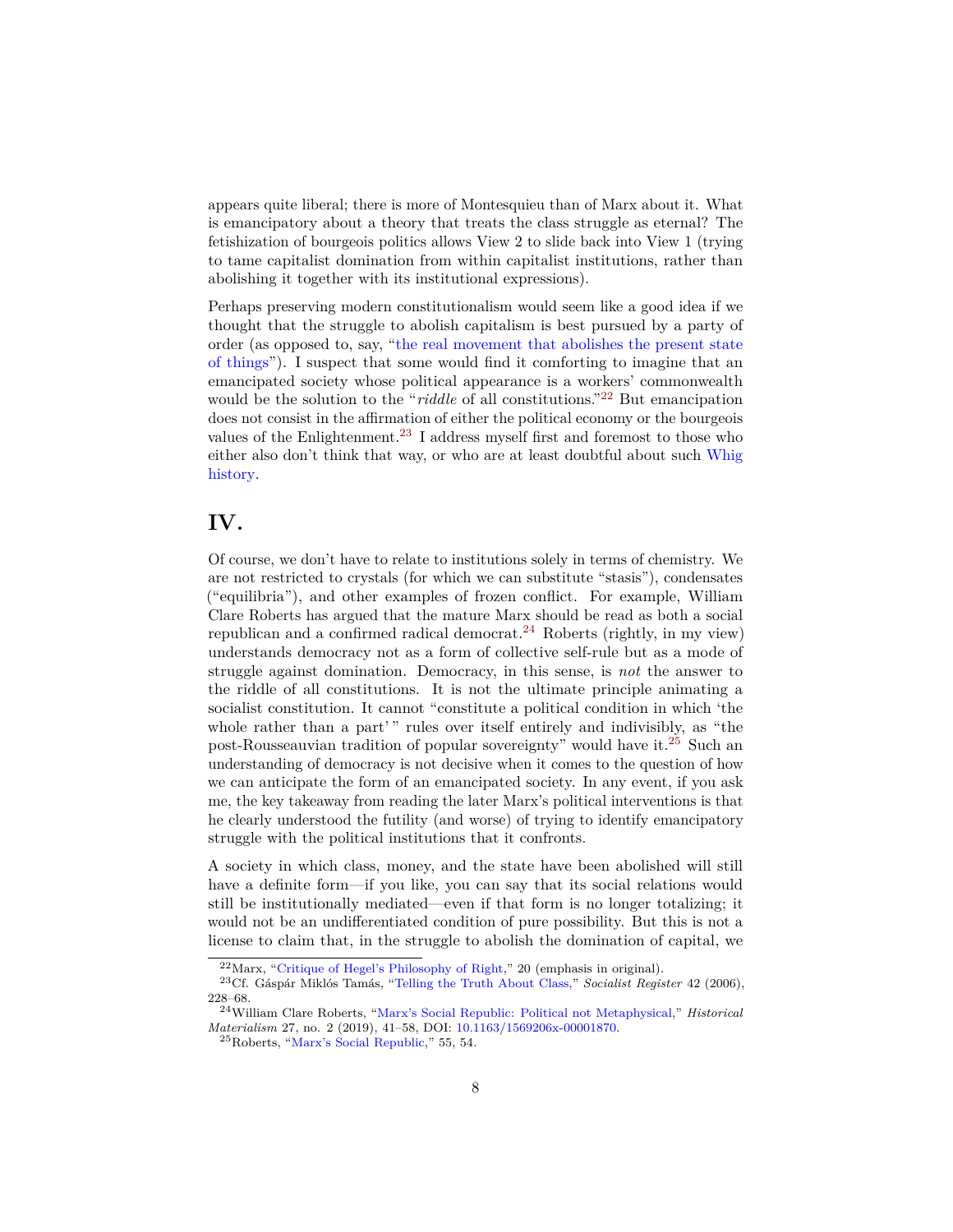can pick and choose among the features of capitalist society, taking only the ones that we like and refusing others as we work our way down the buffet at the Emancipation Cafeteria. The form-determinations of the bourgeois state are historically specific. They are moments in a determinate (but inverted and contradictory) totality; they are neither self-subsistent nor transhistorical. Put more simply: they exist only in a historical context, and can't simply be transported out of their historical context. They're definite forms of real social relations—relations that we're trying to overcome. Having overcome them, why would we want to reintroduce them—for example, by adopting a bill of rights enforceable only by institutionalized violence capable of violating those rights?

This is not to say that questions of institutional design are irrelevant when it comes to thinking about an emancipated society. Take [planning,](http://socialistplanning.org/) for example. In capitalist society, commodity production is validated as socially necessary through the money-mediated exchange relation, such that commodities can be said to have been made through abstract, value-positing labor if and only if they are sold by capitalists at a profit. The socially-necessary time spent engaging in commodity-producing and capital-valorizing labor—the exploitative labor that workers are compelled to engage in by the mute compulsion of economic relations, such that they must sell their labor-power to survive—can be universally represented only through money. Part of the objective irrationality of capitalism, and one of the many contradictions of the value-form, is that production can only be validated as socially necessary through monetary exchange. Profitability—not need, not want, not care, not kindness, not even prudence or self-interest—is the alpha and the omega of capitalist social reproduction. The satisfaction of social individuals' wants and needs is mediated through their possession or lack of money. Most people's abilities to indicate their preferences for, and secure access to, portions of the total social product are vitiated by poverty, marginalization, and abandonment. To overcome this, by achieving the anterior (rather than posterior) validation of production through deliberate and socially-inclusive planning, no small amount of institutional mediation (to say nothing of novel forms of organizing our social world) will be necessary. This *a fortiori* the case when considering the forms of mediation necessary for modes of community that are in any way ecologically sane.<sup>[26](#page-8-0)</sup> But such planning would be of a very different kind than bourgeois right; and we are far from any level of consensus about what it actually could or would look like. $27$ 

It will be objected that the term "constitution" can serve as a convenient shorthand for the institutional mediation of social relations in an emancipated society. In other words, while the political appearance of a society emancipated from capitalist domination cannot be adequately characterized using bourgeois vocabulary, it is nevertheless possible to gesture at the general outlines of its institutions and social relations. However, at this level of generality, the term

<span id="page-8-0"></span><sup>26</sup>Mike Davis, ["Who Will Build the Ark?,](https://irows.ucr.edu/cd/courses/10/reader/New%20Left%20Review%20-%20Mike%20Davis%20%20Who%20Will%20Build%20the%20Ark.htm)" *New Left Review* 61, January–February (2010), 29–46.

<span id="page-8-1"></span> $^{27}\rm{For}$  an introduction to contemporary debates about planning, see the featured articles in *[South Atlantic Quarterly](https://read.dukeupress.edu/south-atlantic-quarterly/issue/119/1)* 119, no. 1 (January 2020).